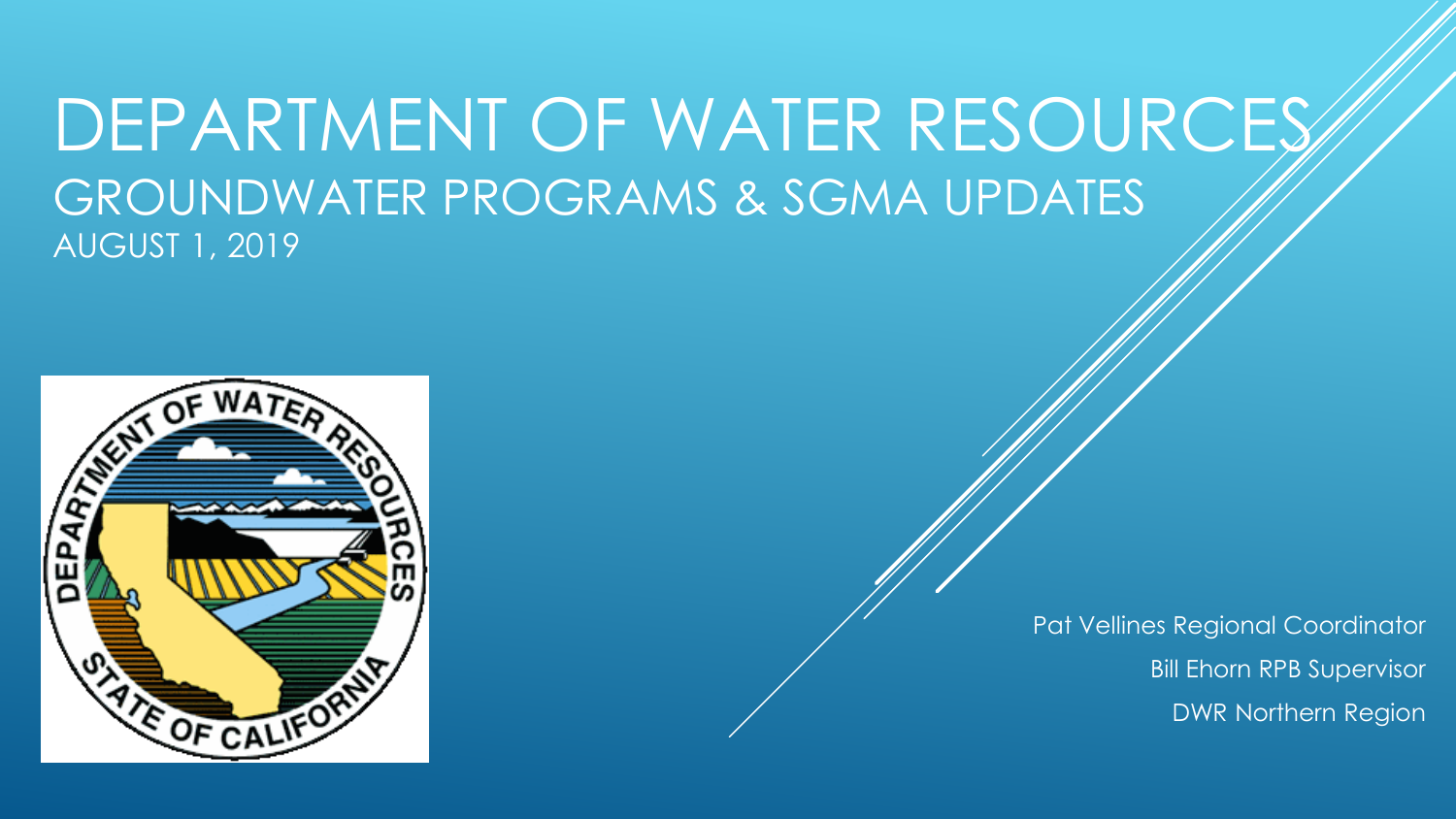

## SUSTAINABLE GROUNDWATER MANAGEMENT ACT (SGMA) BASIN BOUNDARY MODIFICATIONS & BASIN PRIORITIZATION TECHNICAL SERVICES/FACILITATION SERVICES GSPS AND ALTERNATE PLANS

PROPOSITION 1 & 68

DWR UPDATES

FUTURE PRESENTATIONS – LOCAL GW UPDATES

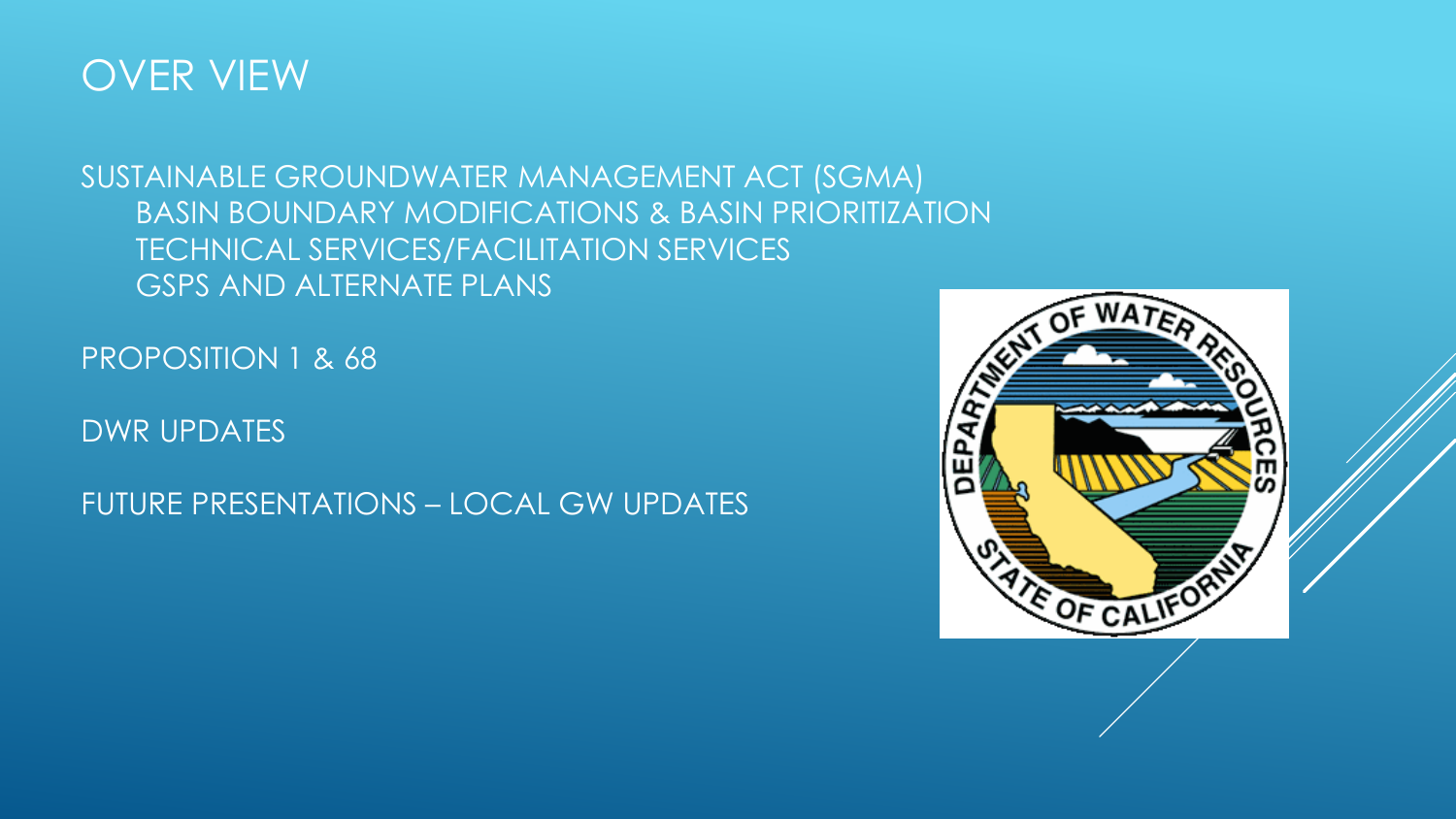# SGMA

## Basin Boundary Modifications (BBM)

- 517 Basins in SGMA (and CASGEM)
- Geologic or Jurisdictional Modifications
- Phase I 2016, Phase II- 2018 57 basins approved for modification
- Next BBM period "is not scheduled and is not anticipated prior to 2022"

## Basin Prioritization follows BBM

Draft Results from Phase II released and expected to be finalized by summer 2019.

- 94 medium and high priority basins (PBs) down from 127; >98% Basins managed by GSA
- <https://water.ca.gov/Programs/Groundwater-Management/Basin-Prioritization>
- <https://water.ca.gov/Programs/Groundwater-Management/Basin-Boundary-Modifications>
- Groundwater Basin Boundary Assessment Tool (BBAT)
	- gis.water.ca.gov/app/bbat

#### **Basin Prioritization**

California's 515 groundwater basins are classified into one o our categories; high-, medium-, low-, or very low-priority sed on components identified in the California Water Cod ection 10933(b).

asin priority determines which provisions of California **tatewide Groundwater Elevation Monitoring (CASGEM) and** the Sustainable Groundwater Management Act (SGMA) anniv in a basin. During the prioritization process, the best available latasets and information are applied in a consistent tewide manner in accordance with the provisions in th California Water Code.

DWR was first directed to prioritize basins as part of the iroundwater Monitoring legislation enacted in California's 2009 Comprehensive Water Package, DWR prioritized undwater basins through the CASGEM Program and eleased the results in 2014.

n 2015, SGMA went into effect and required DWR to prioritiz basins when basin boundaries are modified. In 2015, DWR ised the 2014 CASGEM Basin Prioritization as the initial SGMA hasin prioritization



#### n 2016, DWR received 54 requests for basin boundary

difications. DWR released the final groundwater basin boundaries, which incorporated numerous statewide jur and scientific modifications. In December 22, 2016, DWR nublished Bulletin 118 Interim Undate 2016, which included th

#### **Basin Boundary Modifications**

.<br>he Sustainable Groundwater Management Act (SGMA) established a process for local agencies to ask DWR to revise the boundaries of existing groundwater basins or subbasins, including establishing new subbasins. We developed the Basin loundary Emergency Regulations after extensive outreach to SGMA advisory groups, partners, local agencies, and members of the public. The Basin Boundary Emergency Regulations were adopted on October 21, 2015 and the provisions of the emergency regulation went into effect on November 16, 2015.

After the Basin Boundary Emergency Regulations were adopted DWR provided an online Basin Boundary Assessment Tool (BBAT) to inform local agencies and the public about the existing Bulletin 118 groundwater basins and other relevant .<br>geologic and geographic data. DWR's Basin Boundary Modification Request System (BBMRS) enabled local agencies to ubmit their requests for Basin Boundary Modifications online and the public to view those requests and public comments:

2018 Final Modifications 2016 Final Modifications Regulations

The Final 2018 Basin Boundary Modifications were developed after a technical review of the basin boundary modification requests and public comments. DWR held a public meeting and a public presentation to the California Water Commission to present the Draft Basin Boundary Modifications and technical review process. The Final Basin Boundary Modifications were released February 11, 2019.

**Access the Results** 



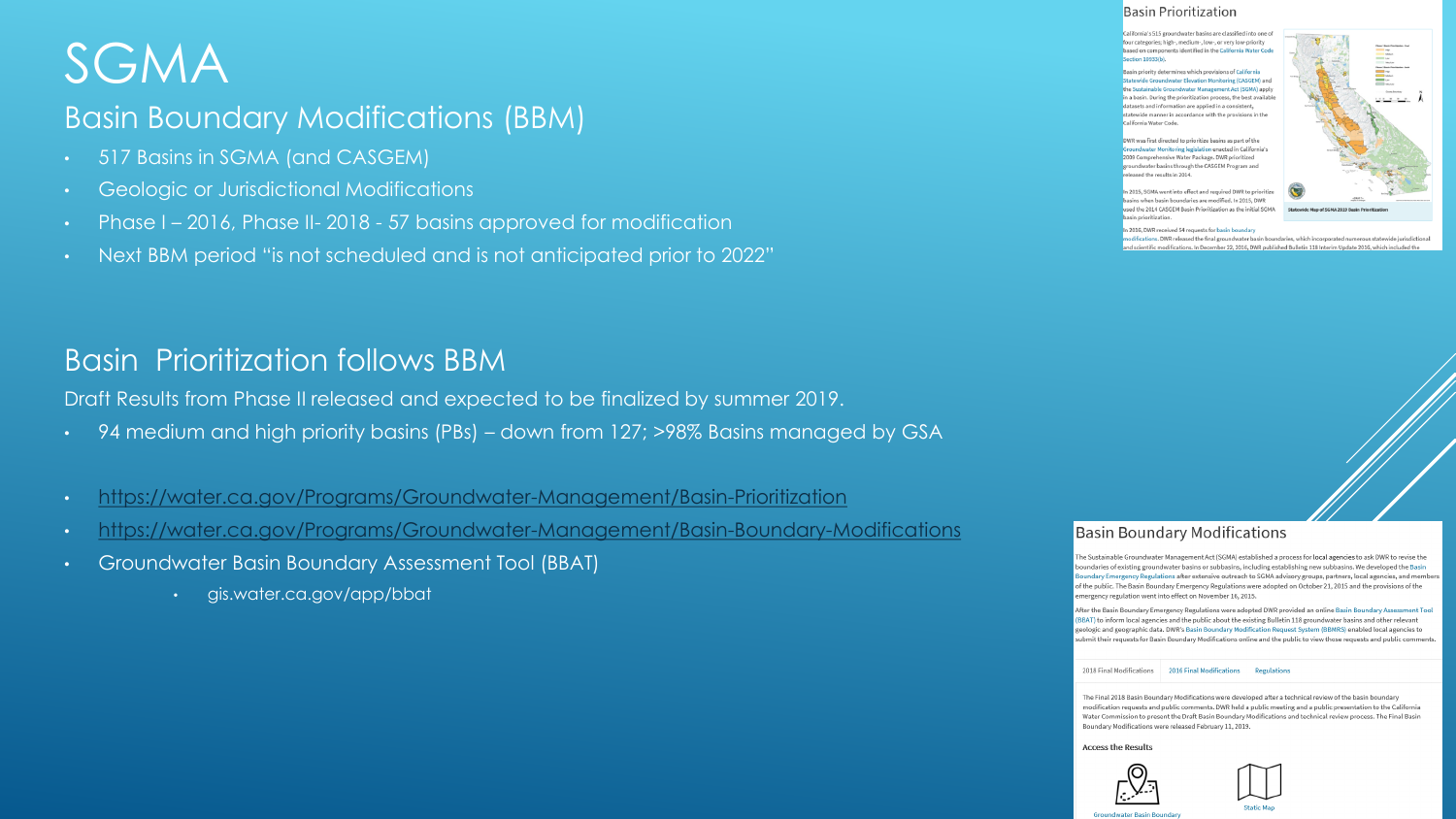## SGMA TECHNICAL AND FACILITATION SUPPORT SERVICES

## TECHNICAL SUPPORT

- DWR program supporting GSAs as they develop their GSPs
	- Through regional offices (or contractors) pending funding availability
	- Colusa was 1st app statewide (for a monitoring well)
	- Downhole video, WQ sampling, GWL measurement training, data loggers, etc.
- Provide education, data, tools
	- DWR Forums, gis.water.ca.gov, SVSIM, C2VSim, SGMA portal
- FACILITATION SUPPORT
- Helps local agencies work through challenging water management situations
- Services Offered through DWR-funded Professional Facilitators
	- Identification and engagement of interested parties
	- Meeting facilitation
	- Interest-based negotiation/consensus building
	- Public outreach facilitation

SGMA Sustainable Groundwater Management Act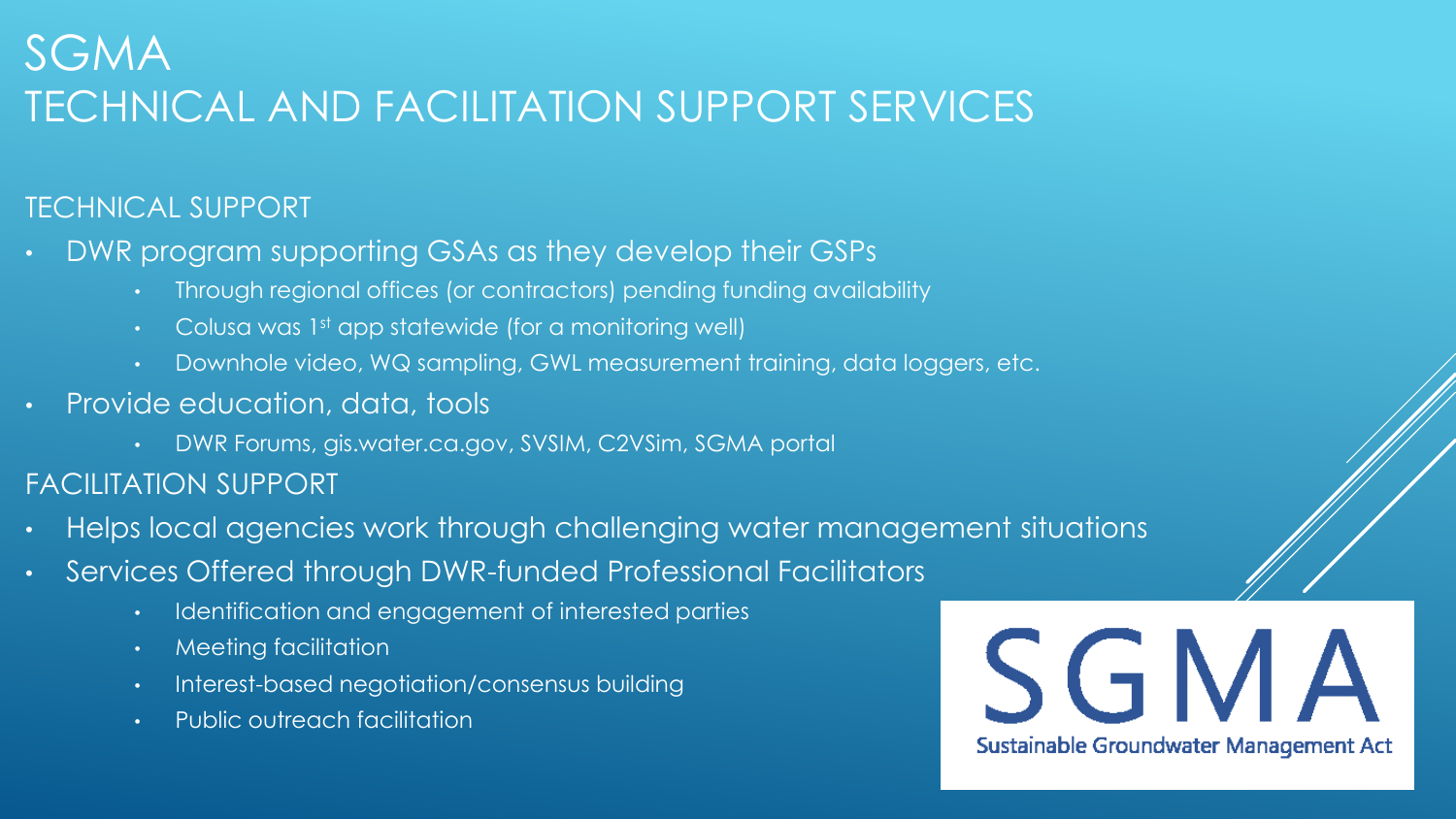- Provides funding for implementation projects that meet the intent of Proposition 1, Chapter 7
	- adapt to climate change; provide incentives for water agencies throughout each watershed to collaborate in managing the region's water resources and setting regional priorities for water infrastructure; and improve regional water self-reliance while reducing reliance on the Sac – San Joaquin Delta
- DWR released the Proposition 1 Round 1 IRWM Implementation Grant Program Final Proposal Solicitation Package (PSP) and Final 2019 IRWM Guidelines on April 22
- Competitive basis in at least two funding rounds, ~\$100M to DWR
- Must coordinate through their established IRWM Regional Water Management Group, and the Regional Group must in turn coordinate with other groups within the Proposition 1 IRWM Funding Area

# PROPOSITION 1 IRWM GRANT PROGRAM

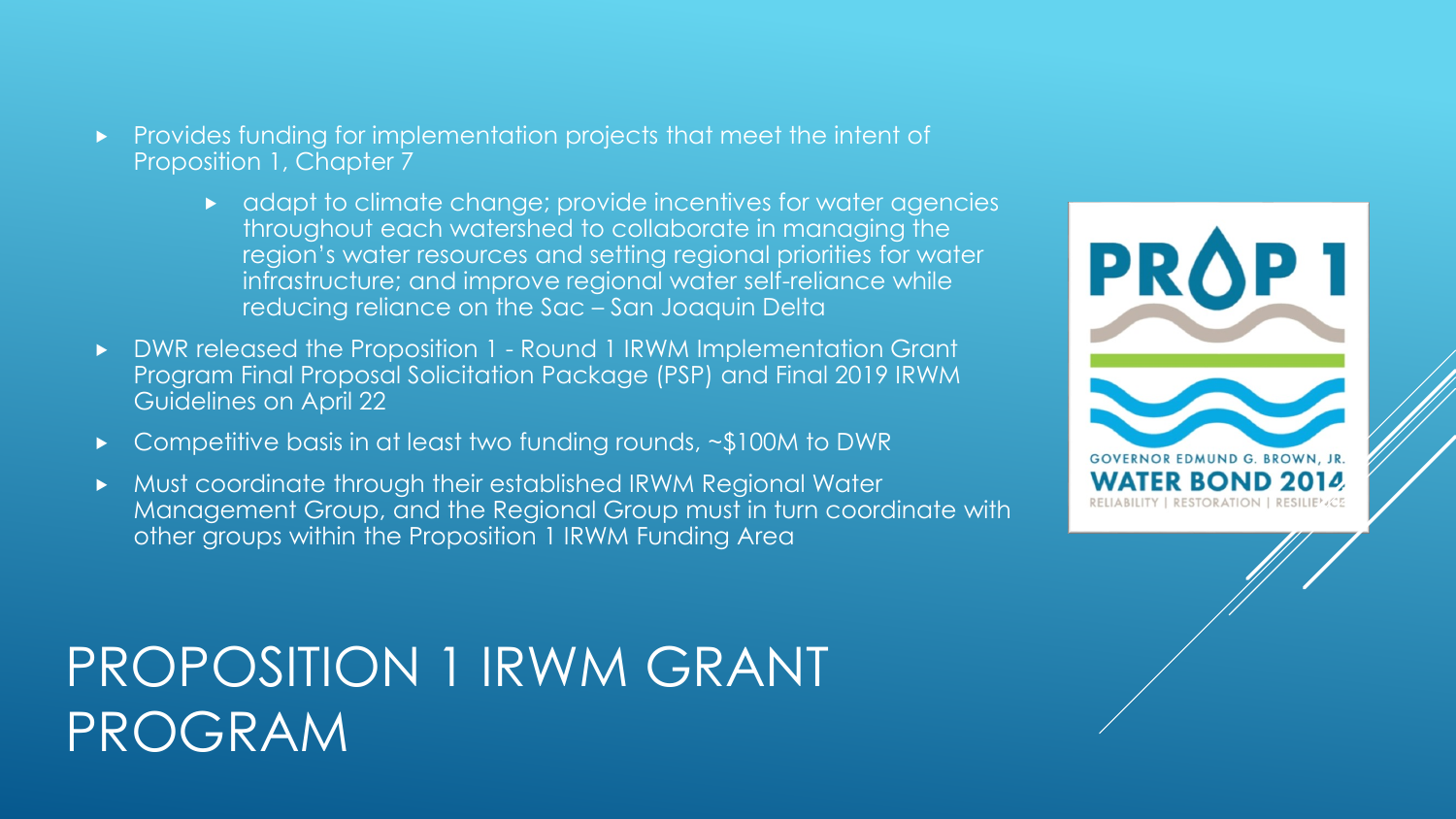- ▶ \$46.25M to DWR for competitive grants to GSAs (or representatives) to develop GSPs
- ~\$90M to DWR for competitive grants to GSAs (or representatives) for projects that help implement a GSP. Projects may include:
	- Groundwater recharge with surface water, storm water, or recycled water
	- Other conjunctive use projects
	- **Prevent/remediate/clean contaminated GW that serves** as a source of drinking water



**State of California** Parks & Water Bond 2018

# PROPOSITION 68 GSP FUNDING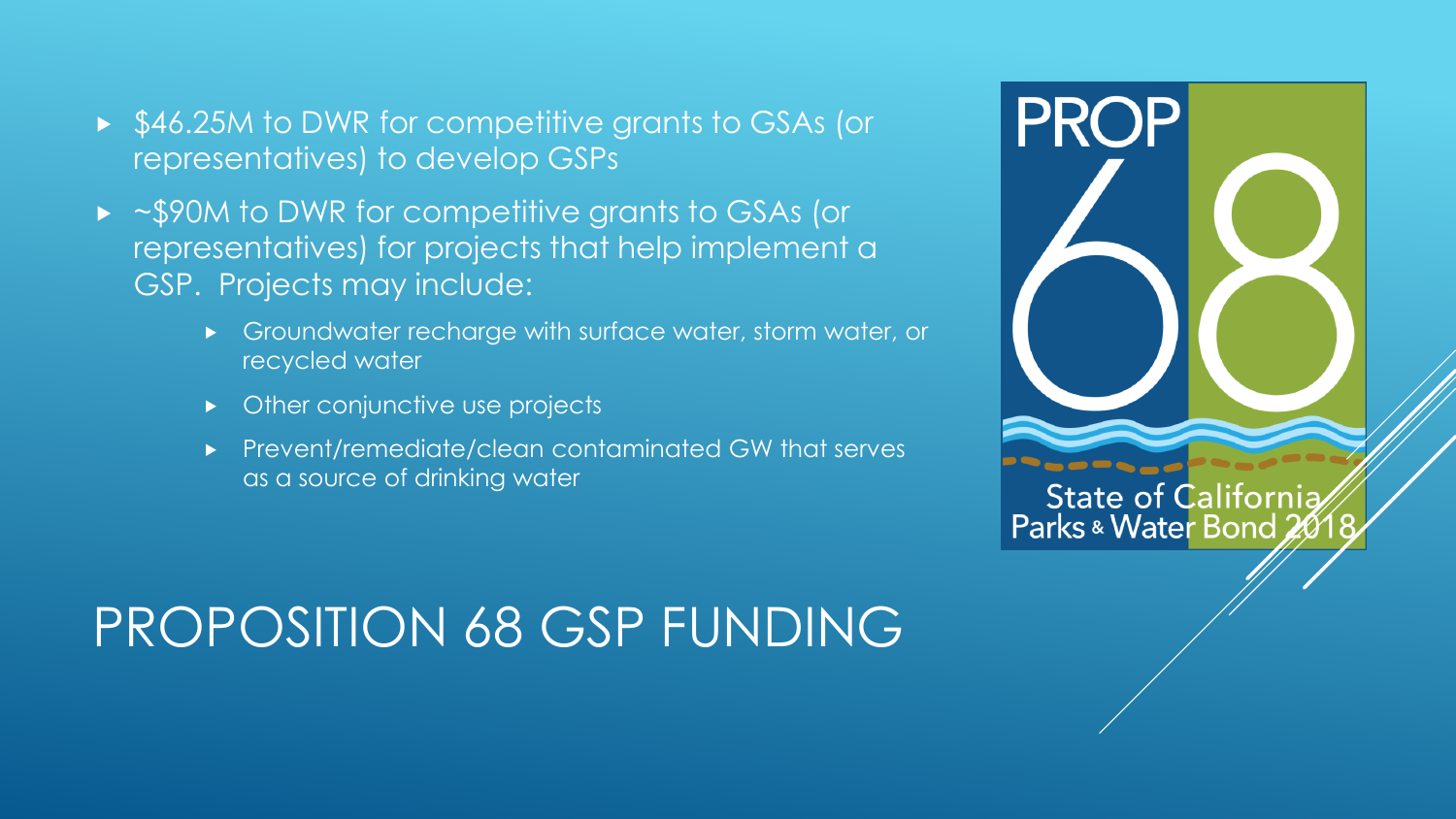# ALTERNATIVE TO GSPS

### DWR Alternative Plan Reviews Release: [https://water.ca.gov/Programs/Groundwater%20Management/SGMA-Groundwater-](https://water.ca.gov/Programs/Groundwater%20Management/SGMA-Groundwater-Management/Alternatives)Management/Alternatives

9 approved, others not approved including Big Valley (Lake County) and Eel River (Humboldt County) Unapproved Plans – need to form a GSA and have Priority for Prop 68 Funding for GSPs

Critically Over-drafted Basins – GSP submittals due by the end of 2019

Review DWR GSP Guidance Documents- Annotated Outline and Preparation Checklist

#### Alternatives to Groundwater Sustainability Plans

The Sustainable Groundwater Management Act (SGMA) requires local agencies throughout California to sustainably manage groundwater basins. Basins ranked as medium- or high-priority are required to develop groundwater sustainability plans (GSPs) or submit an alternative to a GSP by the applicable statutory deadline. Alternatives should demonstrate how water managers have already achieved or will achieve sustainable groundwater management.

#### An alternative, per Water Code Section 10733.6 (b), may be any of the following

- 1. An existing groundwater management plan.
- 2. Groundwater management pursuant to an adjudication.
- 3. An analysis of basin conditions demonstrating operations within the basin's sustainable yield for at least 10 years with no undesirable results, which occurs when any of the following sustainability indicators become significant and unreasonable: chronic lowering of groundwater levels, reduction of groundwater storage, seawater intrusion, degraded water quality, land subsidence, and depletions of interconnected surface water.

#### Requirements for Approval

Alternatives underwent extensive technical review by Department staff to confirm they met the following standards:

- . Alternatives must achieve the same outcome as a GSP, which is sustainable groundwater management for the basin.
- . Alternatives must have been submitted by January 1, 2017, cover the entire basin, and be complete. Basins covered by an alternative must also comply with existing groundwater monitoring law.
- . Alternatives based on a 10-year sustainable yield analysis must demonstrate the absence of undesirable results.
- . Alternatives based on an existing groundwater management plan must demonstrate that implementation of the plan is likely to achieve sustainability within 20 years.

Alternative assessments are listed below and link to documents associated with the decisions. Original submissions and public comments can be viewed on the SGMA Portal

#### Novt Ctope